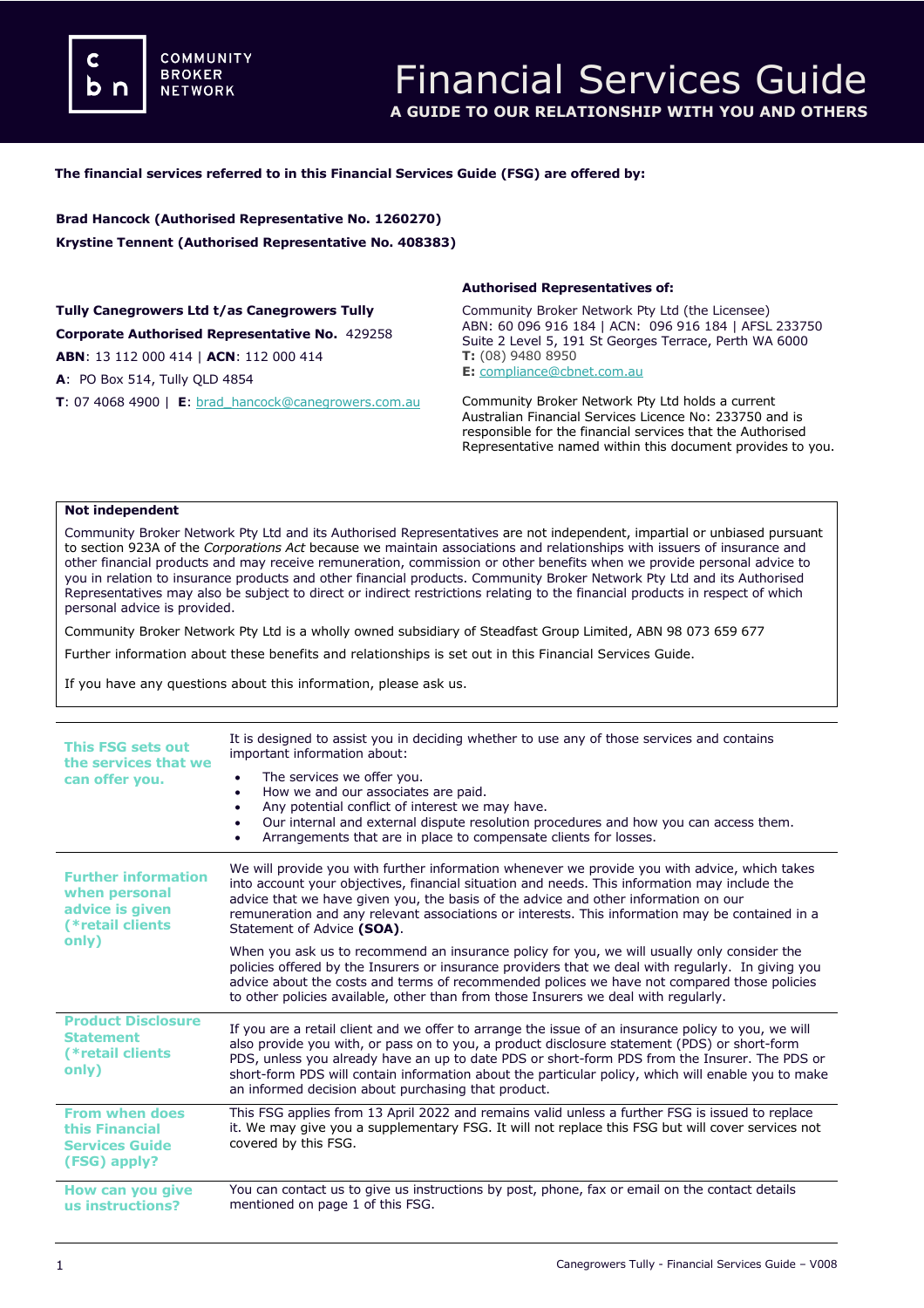# Financial Services Guide **A GUIDE TO OUR RELATIONSHIP WITH YOU AND OTHERS**

| <b>Who is responsible</b><br>for the financial<br>services provided?                                                                                                    | Community Broker Network Pty Ltd is responsible for the financial services that will be provided<br>to you or through you to your family members, including the distribution of this FSG. Community<br>Broker Network Pty Ltd holds a current Australian Financial Services Licence No: 233750. The<br>contact details for Community Broker Network Pty Ltd are at the top of this FSG. The distribution<br>of this FSG by us is authorised by Community Broker Network Pty Ltd.                                                                                                   |
|-------------------------------------------------------------------------------------------------------------------------------------------------------------------------|------------------------------------------------------------------------------------------------------------------------------------------------------------------------------------------------------------------------------------------------------------------------------------------------------------------------------------------------------------------------------------------------------------------------------------------------------------------------------------------------------------------------------------------------------------------------------------|
| <b>What kinds of</b><br><b>financial services</b><br>are we authorised<br>to provide and what<br><b>kinds of financial</b><br>product/s do those<br>services relate to? | The financial services referred to in this guide are provided by your Authorised Broker, who is<br>authorised under the Community Broker Network Pty Ltd's Australian Financial Services Licence<br>to provide financial product advice and deal in general insurance products for wholesale and retail<br>clients. We will do this on your behalf as your general insurance broker unless we tell you<br>otherwise.                                                                                                                                                               |
|                                                                                                                                                                         | If we ever act under a binder arrangement, which means we have authority to issue policies as<br>an agent for the insurer, rather than acting for you, we will inform you of this arrangement.                                                                                                                                                                                                                                                                                                                                                                                     |
| <b>Will I receive</b><br>tailored advice?                                                                                                                               | Maybe not in all cases. However, we may need information about your personal objectives,<br>details of your current financial situation and any relevant information, so that we can arrange<br>insurance policies for you, or to give you advice about your insurance needs. We will ask you for<br>the details that we need to know.                                                                                                                                                                                                                                             |
|                                                                                                                                                                         | In some cases, we will not ask for any of this information. If we do not ask, or if you do not give<br>us all of the information we ask for, any advice you receive may not be appropriate to your<br>needs, objectives and financial situation. You should read the warnings contained in any SOA, or<br>any other warnings that we give you, carefully before making any decision about an insurance<br>policy.                                                                                                                                                                  |
|                                                                                                                                                                         | Where we provide you with advice about your insurance arrangements, that advice is current at<br>the time that we give it. At renewal we may review your insurance however, in some cases we<br>may automatically renew your insurance to ensure you continue to be covered. This renewal will<br>not take into account any changes to your current financial situation or personal objectives or<br>needs that you have not informed us of.                                                                                                                                       |
| <b>Contractual liability</b><br>and your insurance<br>cover                                                                                                             | Many commercial or business contracts contain clauses dealing with your liability (including<br>indemnities or hold harmless clauses). Such clauses may entitle your insurers to reduce cover,<br>or in some cases, refuse to indemnify you at all. You should seek legal advice before signing and<br>accepting contracts. You should inform us of any clauses of this nature before you enter into<br>them.                                                                                                                                                                      |
| <b>Legal advice</b>                                                                                                                                                     | Our duty as a general insurance broker does not extend to giving legal advice. You should consult<br>your solicitor when you need advice on legal matters.                                                                                                                                                                                                                                                                                                                                                                                                                         |
| <b>What information</b><br>do we maintain<br>about you and how<br>can you access it?                                                                                    | Community Broker Network Pty Ltd maintains a record of your personal profile including details of<br>insurance policies that we arrange for you. Community Broker Network Pty Ltd may also maintain<br>records of any recommendations or advice given to you. Community Broker Network Pty Ltd will<br>retain this FSG and any other FSG given to you as well as any SOA, PDS or short-form PDS that<br>we give or pass on to you for the period required by law.                                                                                                                  |
|                                                                                                                                                                         | We and Community Broker Network Pty Ltd are committed to implementing and promoting a<br>privacy policy, which will ensure the privacy and security of your personal information.<br>Community Broker Network Pty Ltd has taken the appropriate action to ensure we comply with<br>the Australian Privacy Principles ("APPs") and have established a Privacy Policy. A copy of our<br>privacy policy is available on request, or at www.cbnet.com.au.                                                                                                                              |
|                                                                                                                                                                         | If you wish to access your file, please ask us. We will make arrangements for you to do so.                                                                                                                                                                                                                                                                                                                                                                                                                                                                                        |
| How will I pay for<br>the services<br>provided?                                                                                                                         | Payment for the services we provide you are payable directly to Community Broker Network Pty<br>Ltd. For each insurance product, the insurer will charge a premium that includes any relevant<br>taxes, charges and levies. Community Broker Network Pty Ltd will receive a payment based on a<br>percentage of this premium (excluding relevant taxes, charges and levies) called commission,<br>which is paid to Community Broker Network Pty Ltd by the insurers. In some cases, we may also<br>charge you a broker fee. This will be shown on the invoice that is sent to you. |
|                                                                                                                                                                         | The invoice provides methods of payment for our services and details of payment terms (14<br>days). Community Broker Network Pty Ltd pays the commission and broker fee to us after<br>deducting a management fee.                                                                                                                                                                                                                                                                                                                                                                 |
|                                                                                                                                                                         | If there is a refund or reduction of your premium as a result of a cancellation or alteration to a<br>policy, or based on a term of your policy (such as a premium adjustment provision), we will<br>retain any fee we have charged you. Depending on our arrangements with the insurer,<br>Community Broker Network Pty Ltd will retain any commission that was paid to them by the<br>insurer for the policy and we may retain the portion of the commission that was paid to us by<br>Community Broker Network Pty Ltd. We may also charge you a cancellation fee.              |
|                                                                                                                                                                         | Non-payment of premium within applicable time frames could result in the insurer cancelling the<br>contract of insurance or charging a penalty premium for time on risk.                                                                                                                                                                                                                                                                                                                                                                                                           |
|                                                                                                                                                                         | When you pay us your premium it will be banked into Community Broker Network Pty Ltd 's trust<br>account. Community Broker Network Pty Ltd will retain the commission from the premium you<br>pay us and remit the balance to the insurer in accordance with Community Broker Network Pty                                                                                                                                                                                                                                                                                          |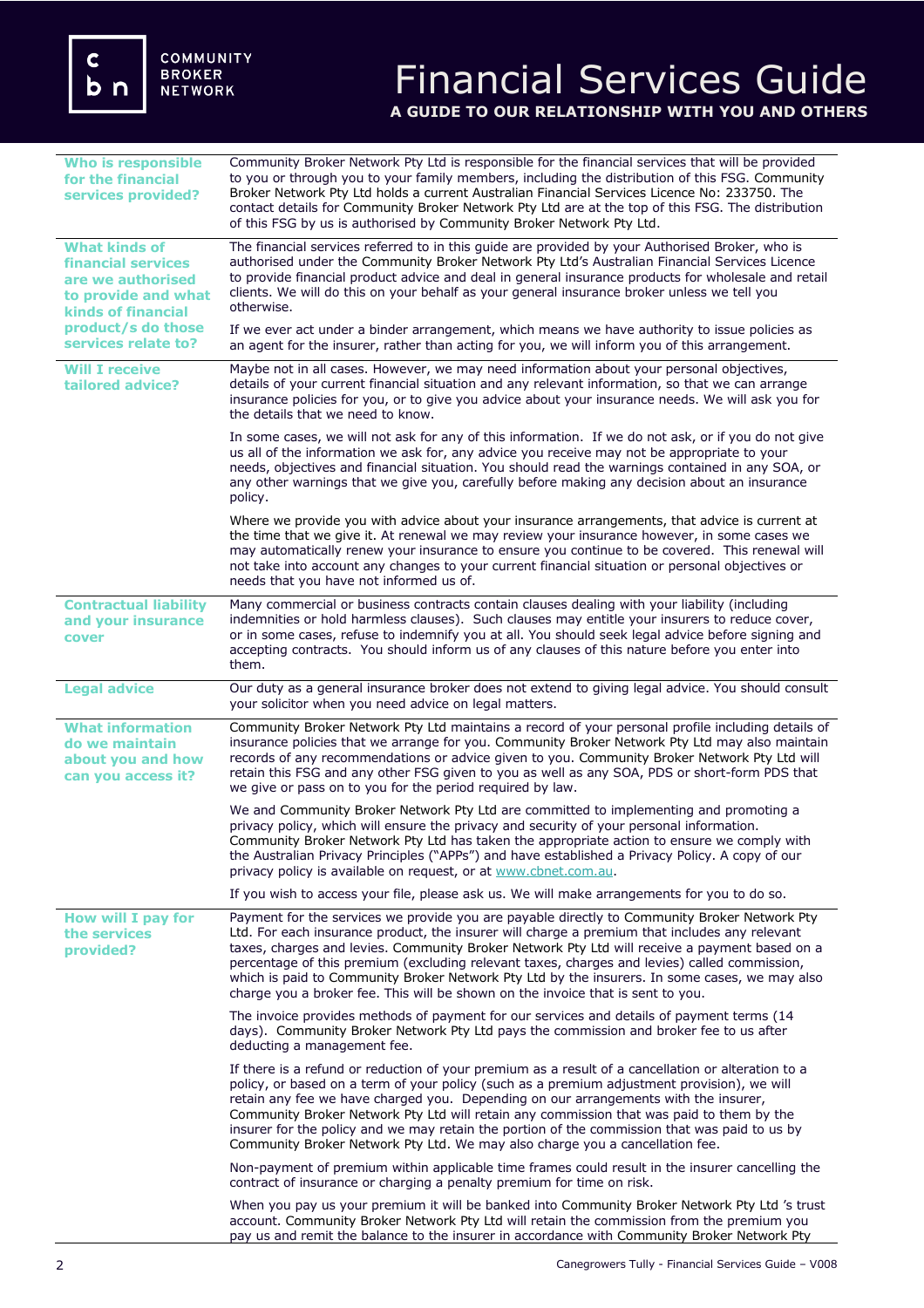**How are any commissions, fees or other benefits calculated for providing the financial services?**

**Do we have any relationships or associations which might reasonably influence us?** 

# Financial Services Guide **A GUIDE TO OUR RELATIONSHIP WITH YOU AND OTHERS**

Ltd's arrangements with the insurer. Community Broker Network Pty Ltd will earn interest on the premium while it is in their trust account or Community Broker Network Pty Ltd may invest the premium and earn a return. Community Broker Network Pty Ltd will retain any interest or return on investment earned on the premium.

If you require assistance from us with a claim which requires an unexpected and significant amount of time or expertise, we reserve the right to make an additional charge for it. Any charges will be agreed with you before we provide the services so you always know how much you will be required to pay.

The commission the Insurer pays to Community Broker Network Pty Ltd will be calculated based on the formula:

## **P X Y% = X.**

*P* = the amount you pay for any insurance policy (less any government fees or charges included in that amount). *Y*

*%* = the percentage commission paid to Community Broker Network Pty Ltd by the Insurer. *X* = Community Broker Network Pty Ltd's commission. Community Broker Network Pty Ltd's commission varies between 0 and 30%.

We may also charge you a broker fee in addition to commission when you enter into an insurance policy. The amount of the fee will depend on the complexity of the services we are providing. The amount of any broker fee charged will be shown on your invoice.

Community Broker Network Pty Ltd deducts a management fee of between 0% and 22.5% from the total commission and broker fee received and pays the remainder of the broker fee and commission to us.

Our employees that will assist you with your insurance needs will be paid a market salary and may also receive a performance bonus based on both the value and quality of the work they do for our clients.

Where a third party has referred you to us, we may share part of our fees/commission with them or pay an agreed referral rate. If we do, we will pay commissions to those people out of the commission and fees passed to us by Community Broker Network Pty Ltd (not in addition to those amounts), in the range of 0 to 50% of our commission or fees.

If we give you personal advice, we will inform you of any fees, commission or other payments we, our associates or anyone referring you to us (or us to any insurer) will receive in relation to the policies that are the subject of the advice.

See below for information on the Steadfast association and commission.

Community Broker Network Pty Ltd is a wholly owned subsidiary of Steadfast Group Limited, ABN 98 073 659 677.

### **Insurer Relationships**

Community Broker Network Pty Ltd sometimes enter into specific arrangements with a limited number of insurers where we receive fees or other remuneration for the development of insurance solutions or the growth of various insurance portfolios. The remuneration Community Broker Network Pty Ltd receives from these arrangements is variable and is determined by the profitability of the recommended insurance products. We will only recommend these products where they meet your needs and are in your best interests. Any such relationship is managed under our conflicts of interest policy.

We work closely with a range of insurers and underwriting agencies to arrange high quality benefits, competitive pricing and superior service levels for our clients. Wherever possible we will recommend that clients deal with insurers that are authorised under the Insurance Act 1973 (Cth) to carry on insurance business in Australia and are subject to oversight by the Australian Prudential Regulation Authority. We will warn you when we recommend an unauthorised foreign insurer.

Some insurers give other benefits such as sponsorship of annual conferences, training and invitations to social business functions. These benefits may change from year to year. The receipt of these benefits may be based upon the volume of business placed with the provider but may also be more of an ad hoc reward. Occasionally we may also receive small gifts and gratuities. It is Community Broker Network Pty Ltd's policy that gifts or gratuities may be accepted only if they are of an incidental nature. These amounts are not additional costs to you.

Despite the existence of any incentive, any decision to place business with such an Insurer will be based on the fact that this provides the best solution for you and not based on consideration of any incentive entitlement. Community Broker Network Pty Ltd may pass any incentive received on to us.

#### **Steadfast Group Limited**

Community Broker Network Pty Ltd is a Steadfast Group Limited (**Steadfast**) Network Broker.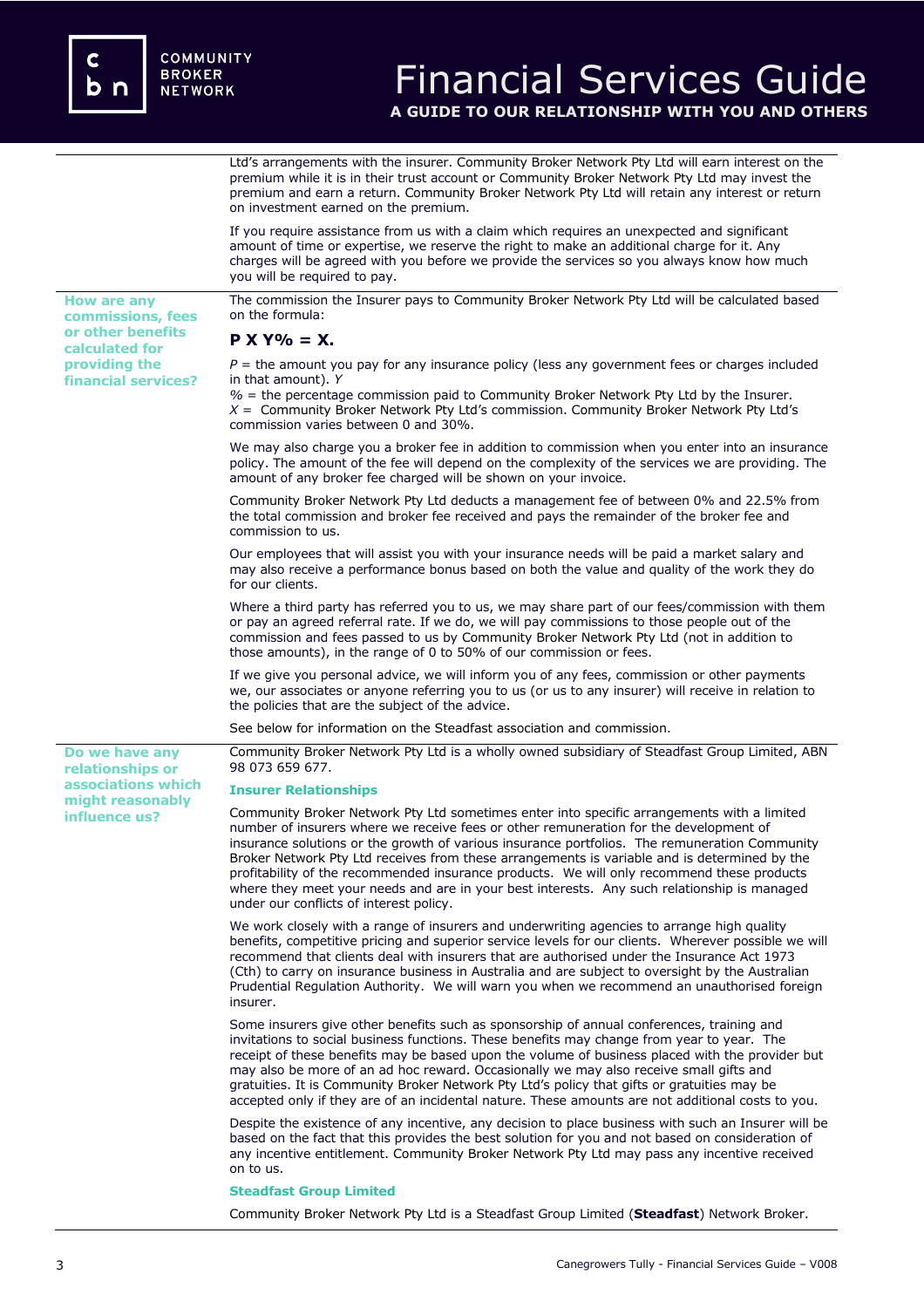c<br>b n

# Financial Services Guide **A GUIDE TO OUR RELATIONSHIP WITH YOU AND OTHERS**

|                                                                                  | As a Steadfast Network Broker, Community Broker Network Pty Ltd and our Authorised<br>Representatives have access to member services including model operating and compliance<br>tools, procedures, manuals and training, legal, technical, HR, contractual liability advice and<br>assistance, group insurance arrangements, product comparison and placement support,<br>claims support, group purchasing arrangements and broker support services. These services<br>are either funded by Steadfast, subsidised by Steadfast or available exclusively to Steadfast<br>Network Brokers for a fee. |
|----------------------------------------------------------------------------------|-----------------------------------------------------------------------------------------------------------------------------------------------------------------------------------------------------------------------------------------------------------------------------------------------------------------------------------------------------------------------------------------------------------------------------------------------------------------------------------------------------------------------------------------------------------------------------------------------------|
|                                                                                  | Steadfast has arrangements with some insurers and premium funders (Partners) under<br>which the Partners pay Steadfast commission of between $0.5 - 1.5\%$ for each product<br>arranged by us with those Partners or alternatively a fee to access strategic and<br>technological support and the Steadfast Broker Network. Steadfast is also a shareholder of<br>some Partners.                                                                                                                                                                                                                    |
|                                                                                  | Community Broker Network Pty Ltd may receive a proportion of any commission paid to<br>Steadfast by its Partners at the end of each financial year (or other agreed period).                                                                                                                                                                                                                                                                                                                                                                                                                        |
|                                                                                  | You can obtain a copy of Steadfast's FSG at www.steadfast.com.au.                                                                                                                                                                                                                                                                                                                                                                                                                                                                                                                                   |
| <b>The licensee and</b><br>premium funding<br>companies                          | If we arrange premium funding for you with a premium funder, we or Community Broker<br>Network Pty Ltd may be paid a commission by the premium funder. We may also charge you a<br>fee (or both). The commission that we are paid by the premium funder is usually calculated as a<br>percentage of your insurance premium (including government fees or changes). If you instruct us<br>to arrange premium funding for you, this is when we become entitled to the commission.                                                                                                                     |
|                                                                                  | Commission rates for premium funding are usually in the range of 0 to 4% of funded premium.<br>When we arrange premium funding for you, you can ask us what commission rate we are paid for<br>that funding arrangement compared to the other arrangements that were available to you. The<br>amount we are paid is set out in the premium funding contract. Some premium funders may pay<br>Community Broker Network Pty Ltd an administration and service fee for the distribution and<br>management of their products.                                                                           |
| What to do if you                                                                | We welcome your suggestions, compliments and complaints as an opportunity to improve our                                                                                                                                                                                                                                                                                                                                                                                                                                                                                                            |
| have a complaint?                                                                | service.                                                                                                                                                                                                                                                                                                                                                                                                                                                                                                                                                                                            |
|                                                                                  | If you have any complaints about the service provided to you, please give us the opportunity to<br>put things right by contacting your Authorised Broker about your complaint in the first instance.<br>We will do our best to resolve your complaint within 5 working days.                                                                                                                                                                                                                                                                                                                        |
|                                                                                  | If your complaint is not satisfactorily resolved within this time, please contact Community Broker<br>Network Pty Ltd's Complaints Officer:                                                                                                                                                                                                                                                                                                                                                                                                                                                         |
|                                                                                  | $T: (08)$ 9480 8950<br>E: compliance@cbnet.com.au<br>P: PO Box 1183, WEST PERTH WA 6872.<br>Please mark the envelope "Notice of Complaint".                                                                                                                                                                                                                                                                                                                                                                                                                                                         |
|                                                                                  | We will try and resolve your complaint quickly and fairly and no later than 30 days from receiving<br>the response.                                                                                                                                                                                                                                                                                                                                                                                                                                                                                 |
|                                                                                  | Community Broker Network Pty Ltd is a member of the Australian Financial Complaints Authority<br>(AFCA). If your complaint cannot be resolved to your satisfaction by us, you have the right to<br>refer the matter to AFCA. AFCA provides fair and independent financial services complaint<br>resolution that is free to customers. AFCA can be contacted at:                                                                                                                                                                                                                                     |
|                                                                                  | <b>W</b> : www.afca.org.au $\mathsf{E}$ : info@afca.org.au<br>P: 1800 931 678 (free call)<br>In writing to: Australian Financial Complaints Authority, GPO Box 3, Melbourne VIC 3001                                                                                                                                                                                                                                                                                                                                                                                                                |
|                                                                                  | Community Broker Network Pty Ltd is a principal member of NIBA and as such the Community<br>Broker Network Pty Ltd's staff and Authorised Brokers have adopted the Insurance Brokers Code<br>of Practice.                                                                                                                                                                                                                                                                                                                                                                                           |
| <b>What arrangements</b><br>are in place to<br>compensate clients<br>for losses? | Community Broker Network Pty Ltd have a Professional Indemnity policy in place. The PI policy<br>covers Community Broker Network Pty Ltd employees, its contractors and its Authorised Brokers<br>for claims made against them by clients as a result of their conduct in the provision of financial<br>services.                                                                                                                                                                                                                                                                                   |
|                                                                                  | The PI policy will cover Community Broker Network Pty Ltd and us for claims relating to the<br>conduct of representatives who no longer work with us, in respect of the Financial Services<br>provided under the Community Broker Network Pty Ltd's Australian Financial Services Licence.                                                                                                                                                                                                                                                                                                          |
|                                                                                  | This policy satisfies the requirements for compensation arrangements under section 912B of the<br>Corporations Act.                                                                                                                                                                                                                                                                                                                                                                                                                                                                                 |
| <b>Any questions?</b>                                                            | If you have any further questions about the financial services we provide, please contact us.<br>Please retain this document for your reference and any future dealings with us and Community<br>Broker Network Pty Ltd.                                                                                                                                                                                                                                                                                                                                                                            |